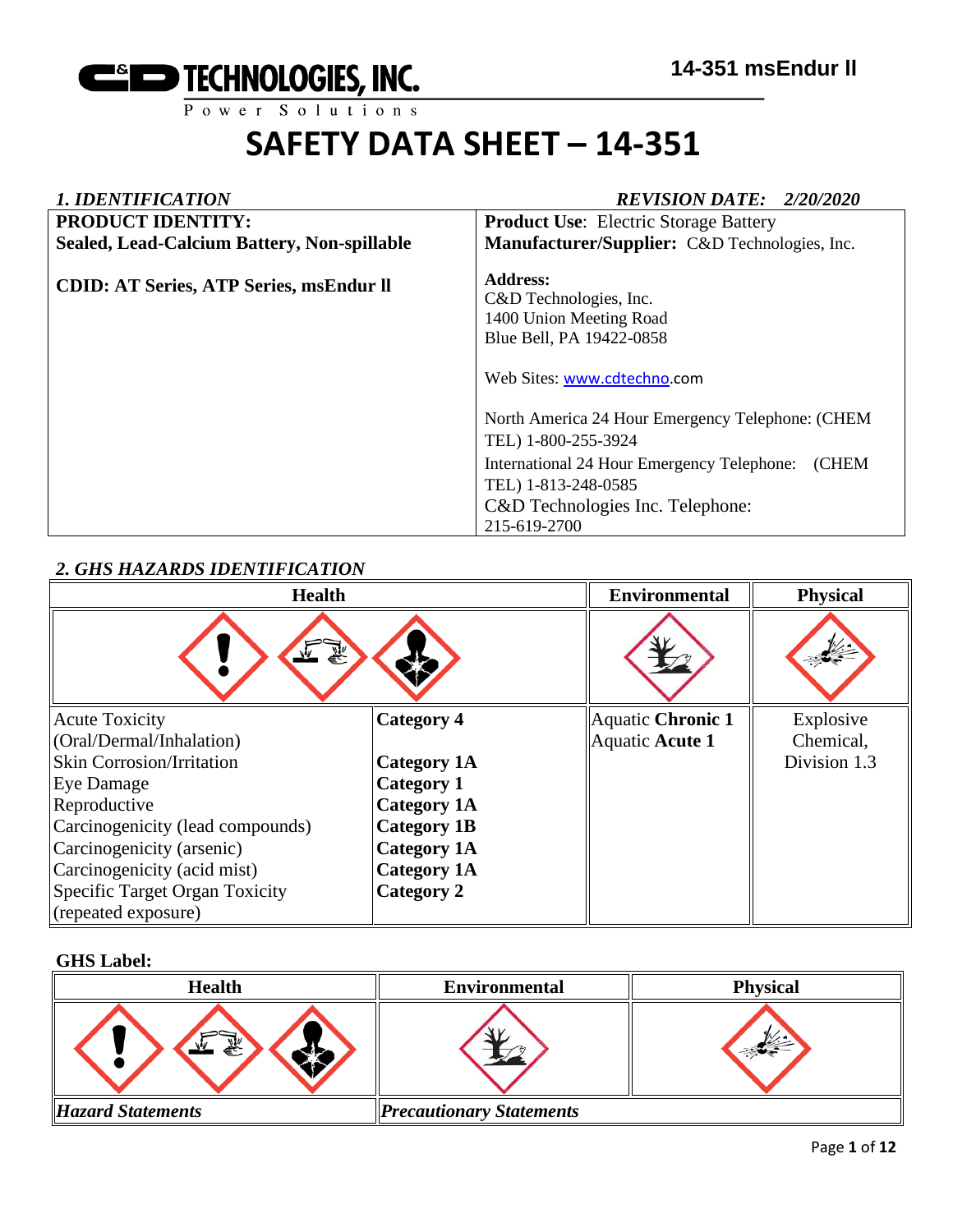

| DANGER!                                           | Obtain special instructions before use.                                               |
|---------------------------------------------------|---------------------------------------------------------------------------------------|
| Harmful if swallowed, inhaled, or in contact      | Do not handle until all safety precautions have been read and understood.             |
| with skin.                                        | Wash thoroughly after handling.                                                       |
|                                                   | Do not eat drink or smoke when using this product.                                    |
| Acid causes severe skin burns and eye             | Avoid contact during pregnancy/while nursing.                                         |
| damage.                                           | Wear protective gloves/protective clothing, eye protection/face protection.           |
| May damage fertility or the unborn child if       | Use only outdoors or in a well-ventilated area.                                       |
| ingested or inhaled.                              | Avoid contact with internal acid.                                                     |
| May cause harm to breast-fed children.            | Do not breathe dust/fume/gas/mist/vapors/spray.                                       |
|                                                   | Keep away from heat/sparks/open flames/hot surfaces. No smoking                       |
| May cause cancer if ingested or inhaled.          | <b>IF SWALLOWED OR CONSUMED:</b> rinse mouth.                                         |
| Causes skin irritation, serious eye damage.       | Do NOT induce vomiting. Call a poison center/doctor if you feel unwell.               |
| Contact with internal components may cause        | <b>IF ON CLOTHING OR SKIN</b> (or hair): Remove/Take off immediately all contaminated |
| irritation or severe burns.                       | clothing and wash it before reuse. Rinse skin with water/shower.                      |
|                                                   | <b>IF INHALED:</b> Remove person to fresh air and keep comfortable for breathing.     |
| Causes damage to central nervous system,          | Immediately call a POISON CENTER or doctor/physician.                                 |
| blood and kidneys through prolonged or            | <b>IF IN EYES:</b> Rinse cautiously with water for several minutes.                   |
| repeated exposure if ingested or inhaled.         | Remove contact lenses, if present and easy to do. Continue rinsing.                   |
| Irritating to eyes, respiratory system, and skin. | If exposed/concerned, or if you feel unwell seek medical attention/advice.            |
| May form explosive air/gas mixture during         | Store locked up, in a well-ventilated area, in accordance with local and national     |
|                                                   | regulation.                                                                           |
| charging.                                         | Dispose of contents/container in accordance with local and national regulation        |
| Explosive, fire, blast or projection hazard.      | Keep out of reach of children.                                                        |

| <b>HEALTH HAZARDS</b>            |             |                                                |
|----------------------------------|-------------|------------------------------------------------|
| <b>Acute Toxicity</b>            | Signal Word | <b>Hazard Statement</b>                        |
| Oral A.1 (6)                     | Warning     | H302: Harmful if swallowed                     |
| Dermal A.1 $(5)$                 | Warning     | H312: Harmful in contact with skin             |
| Inhalation A.1 $(5)$             | Warning     | H332: Harmful if inhaled                       |
|                                  |             |                                                |
| Skin Irritation                  |             |                                                |
| A.2(2)                           | Warning     | H315: Causes skin irritation                   |
| <b>Skin Corrosion</b>            |             |                                                |
| A.2 (1A.1B.1C)                   | Danger      | H314: Causes serious skin burns and eye damage |
| Serious Eye Damage               |             |                                                |
| A.3(1)                           | Danger      | H318: Causes serious eye damage                |
| Eye Irritation                   |             |                                                |
| A.3 (2A)                         | Warning     | H319: Causes serious eye irritation            |
| <b>Respiratory Sensitization</b> |             |                                                |
| A.4 (1A, 1B)                     | Danger      | H334: May cause allergy or asthma symptoms or  |
|                                  |             | breathing difficulties if inhaled              |
| <b>Skin Sensitization</b>        |             |                                                |
| A.4 (1A, 1B)                     | Warning     | H317: May cause an allergic skin reaction      |
| <b>Germ Cell Mutagenicity</b>    |             |                                                |
| $A.5$ (1A, 1B)                   | Danger      | H:340: May cause genetic defects               |
| A.5(2)                           | Warning     | H341: Suspected of causing genetic defects     |
| Carcinogenicity                  |             |                                                |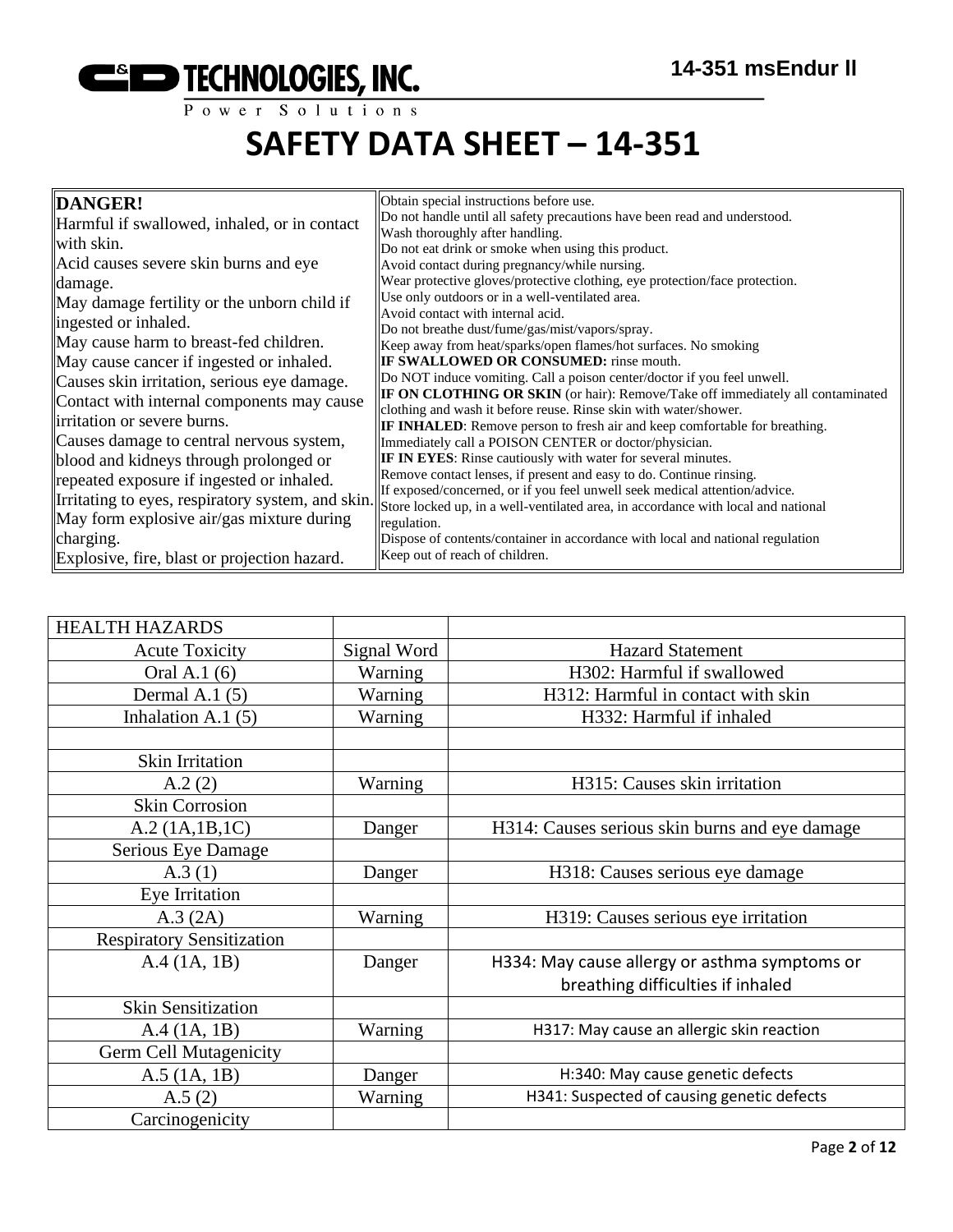

| A.6(1A, 1B)                                                     | Danger  | H350: May cause cancer                                     |
|-----------------------------------------------------------------|---------|------------------------------------------------------------|
| A.6(2)                                                          | Warning | H351: Suspected of causing cancer                          |
| <b>Reproductive Toxicity</b>                                    |         |                                                            |
| A.7(1A, 1B)                                                     | Danger  | H360: May damage fertility or the unborn child.            |
| A.7(2)                                                          | Warning | H361: Suspected of damaging fertility or the unborn child. |
| <b>Specific Target Organ Toxicity</b><br><b>Single Exposure</b> |         |                                                            |
| A.8(1)                                                          | Danger  | H370: Causes damage to organs                              |
| A.8(2)                                                          | Warning | H371: May cause damage to organs                           |
| <b>Specific Target Organ Toxicity</b>                           |         |                                                            |
| Repeated or Prolonged Exposure                                  |         |                                                            |
| A.9(1)                                                          | Danger  | H372: Causes damage to organs                              |
| A.9(2)                                                          | Warning | H373: May cause damage to organs                           |
| <b>Aspiration Hazard</b>                                        |         |                                                            |
| A.10(1)                                                         | Danger  | H304: May be fatal if swallowed and enters airways         |
| ENVIRONMENTAL HAZARDS                                           |         |                                                            |
| <b>Aquatic Toxicity Acute</b>                                   |         |                                                            |
|                                                                 | Warning | H400: Very toxic to aquatic life                           |
| <b>Aquatic Toxicity Chronic</b>                                 |         |                                                            |
| 2.1                                                             | Warning | H410: Very toxic to aquatic life with long lasting effects |

#### *3. \*COMPOSITION / INFORMATION ON INGREDIENTS*

| <b>INGREDIENTS</b> (Chemical/Common Names):        | CAS No.:  | $%$ by Wt: |
|----------------------------------------------------|-----------|------------|
| <i>*Lead</i> , Lead Compounds                      | 7439-92-1 | $72 - 73$  |
| *Sulfuric Acid/Battery Electrolyte 1.300 sg 40% wt | 7664-93-9 | $7 - 8$    |
| (H2SO4/H2O)                                        |           |            |
| Tin                                                | 7440-31-5 | < 0.1      |
| Aluminum                                           | 7429-90-5 | < 0.01     |
| *Copper                                            | 7440-50-8 | < 0.01     |
| NON-HAZARDOUS INGREDIENTS                          |           |            |
| Water                                              | 7732-18-5 | $15 - 17$  |
| Calcium                                            | 7440-70-2 | 0.01       |
| <b>Inert Components</b>                            | N/A       | $3 - 6$    |
| *Section 313 (40 CFR 372) Listed Toxic Chemical    |           |            |

# *4. FIRST AID MEASURES*

### **INHALATION:**

Sulfuric Acid: Remove to fresh air immediately. If not breathing, give artificial respiration. If breathing is difficult, give oxygen. Consult a physician.

Lead: Remove from exposure, gargle, wash nose and lips; consult physician.

### **INGESTION:**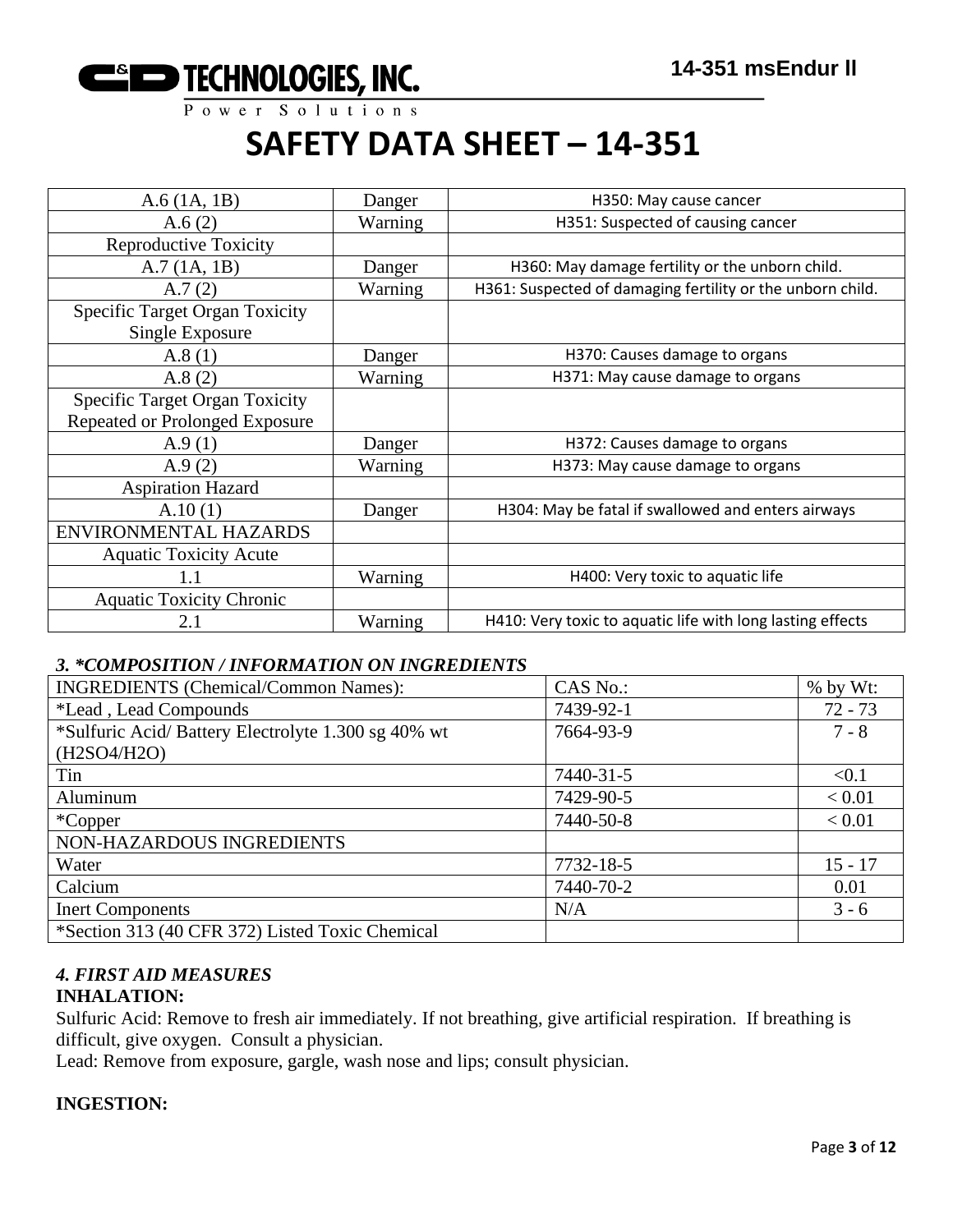

Sulfuric Acid: Give large quantities of water; Do NOT induce vomiting or aspiration into the lungs may occur and can cause permanent injury or death; consult physician. Lead: Consult physician immediately.

### **SKIN:**

Sulfuric Acid: Flush with large amounts of water for at least 15 minutes; remove contaminated clothing completely, including shoes. If symptoms persist, seek medical attention. Wash contaminated clothing before reuse. Discard contaminated shoes.

Lead: Wash immediately with soap and water.

### **EYES:**

Sulfuric Acid and Lead: Flush immediately with large amounts of water for at least 15 minutes while lifting lids; Seek immediate medical attention if eyes have been exposed directly to acid.

### *5. FIRE FIGHTING MEASURES*

**Flash Point:** Not Applicable **Oxygen Index** =  $> 28$ **Flammable Limits:** LEL =  $4.1\%$  (Hydrogen Gas in air); UEL =  $74.2\%$ **Extinguishing media:** CO2; foam; dry chemical. Do not use carbon dioxide directly on cells. Avoid breathing vapors. Use appropriate media for surrounding fire.

#### **Fire Fighting Procedures:**

Use positive pressure, self-contained breathing apparatus. Beware of acid splatter during water application and wear acid-resistant clothing, gloves, face and eye protection. If batteries are on charge, shut off power to the charging equipment, but note that strings of series connected batteries may still pose risk of electric shock even when charging equipment is shut down.

#### **Hazardous Combustion Products:**

Highly flammable hydrogen gas is generated during charging and operation of batteries. If ignited by burning cigarette, naked flame or spark, may cause battery explosion with dispersion of casing fragments and corrosive liquid electrolyte. Carefully follow manufacturer's instructions for installation and service. Keep away all sources of gas ignition and do not allow metallic articles to simultaneously contact the negative and positive terminals of a battery. Follow manufacturer's instructions for installation and service.

### *6: ACCIDENTAL RELEASE MEASURES*

Stop flow of material, contain/absorb small spills with dry sand, earth or vermiculite. Do not use combustible materials. If possible, carefully neutralize spilled electrolyte with soda ash, sodium bicarbonate, lime, etc. Wear acid-resistant clothing, boots, gloves, and face shield. Do not allow discharge of un-neutralized acid to sewer. Acid must be managed in accordance with approved local, state, and federal requirements. Consult state environmental agency and/or federal EPA.

#### *7. HANDLING AND STORAGE* **Handling:**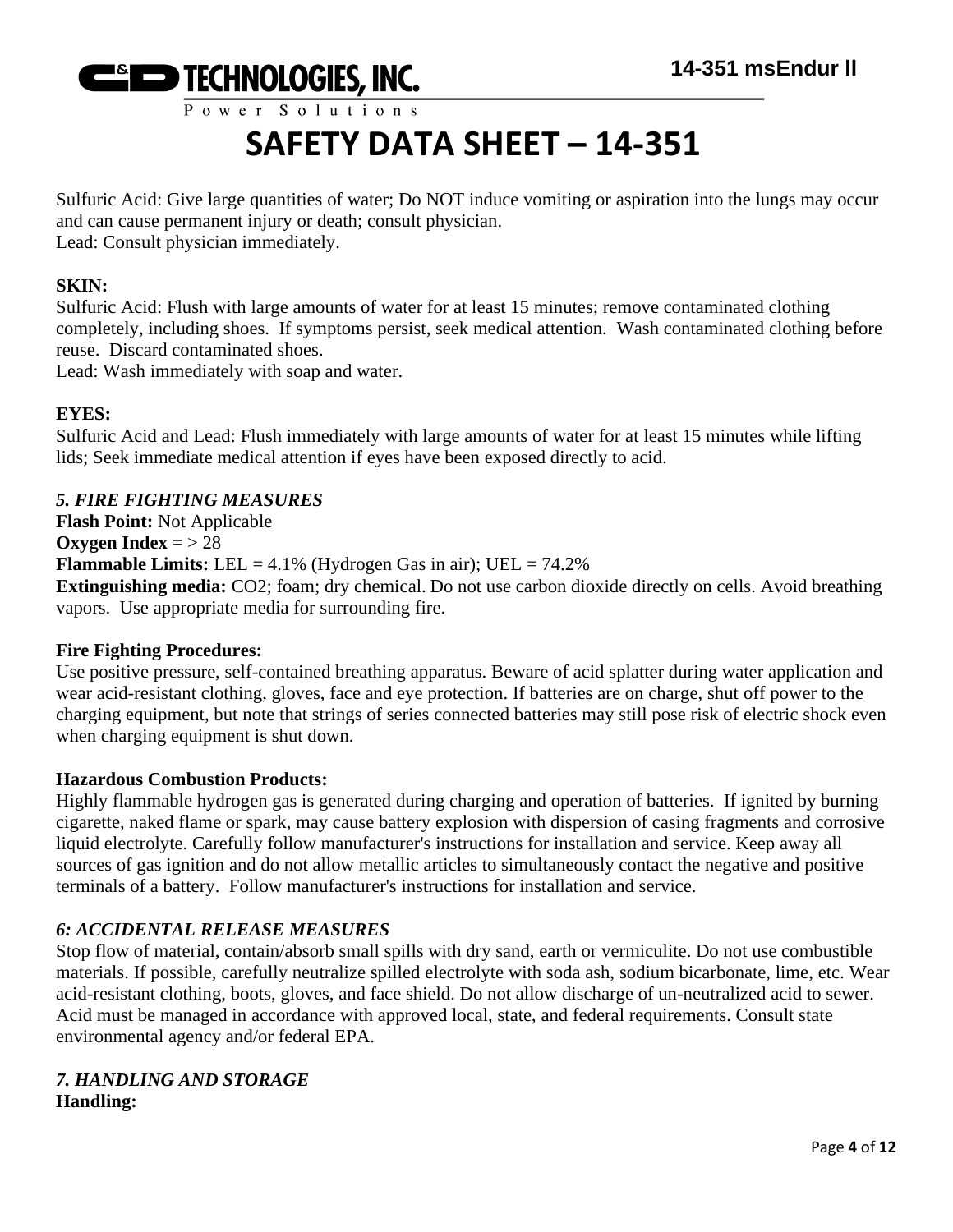

Unless involved in recycling operations, do not breach the casing or empty the contents of the battery. Handle carefully and avoid tipping, which may allow electrolyte leakage. There may be increasing risk of electric shock from strings of connected batteries. Keep containers tightly closed when not in use. If battery case is broken, avoid contact with internal components. Keep vent caps on and cover terminals to prevent short circuits. Place cardboard between layers of stacked automotive batteries to avoid damage and short circuits. Keep away from combustible materials, organic chemicals, reducing substances, metals, strong oxidizers and water. Use banding or stretch wrap to secure items for shipping.

#### **Storage:**

Store batteries under roof in cool, dry, well-ventilated areas separated from incompatible materials and from activities that may create flames, spark, or heat. Store on smooth, impervious surfaces provided with measures for liquid containment in the event of electrolyte spills. Keep away from metallic objects that could bridge the terminals on a battery and create a dangerous short-circuit.

### **Charging:**

There is a possible risk of electric shock from charging equipment and from strings of series connected batteries, whether or not being charged. Shut-off power to chargers whenever not in use and before detachment of any circuit connections. Batteries being charged will generate and release flammable hydrogen gas. Charging space should be ventilated. Keep battery vent caps in position. Prohibit smoking and avoid creation of flames and sparks nearby. Wear face and eye protection when near batteries being charged.

# *8. EXPOSURE CONTROLS / PERSONAL PROTECTION*

| <b>INGREDIENTS</b>        | <b>OSHA PEL</b> | <b>ACGIH</b> | <b>US NIOSH</b> | Quebec PEV | Ontario OEL | <b>EU OEL</b> |
|---------------------------|-----------------|--------------|-----------------|------------|-------------|---------------|
| (Chemical/Common Names):  |                 |              |                 |            |             |               |
| Lead, Lead Compounds      | 0.05            | 0.05         | 0.05            | 0.05       | 0.05        | 0.15(b)       |
| Sulfuric Acid/Electrolyte |                 | 0.2          |                 |            | 0.2         | 0.05(c)       |
| $(H_2SO_4/H_2O)$          |                 |              |                 |            |             |               |
| Tin                       | 2.0             | 2.0          | 2.0             |            |             |               |
| Aluminum                  | 15.0            | 10.0         | 10.0            |            |             |               |
| Copper                    | 0.1             | 1.0          | 1.0             |            |             |               |

#### **Exposure Limits (mg/m<sup>3</sup> ) Note: N.E. = Not Established**

**(a)**As dusts/mists **(b)**As inhalable aerosol **(c)**Thoracic fraction

### **Engineering Controls (Ventilation):**

Store and handle in well-ventilated area. If mechanical ventilation is used, components must be acid-resistant. Handle batteries cautiously, do not tip to avoid spills. Make certain vent caps are on securely. If battery case is damaged, avoid bodily contact with internal components. Wear protective clothing, eye and face protection, when filling, charging or handling batteries. Do not allow metallic materials to simultaneously contact both the positive and negative terminals of the batteries. Charge batteries in areas with adequate ventilation. General dilution ventilation is acceptable.

### **Respiratory Protection (NIOSH/MSHA approved):**

None required under normal conditions. When concentrations of sulfuric acid mist are known to exceed PEL, use NIOSH or MSHA-approved respiratory protection.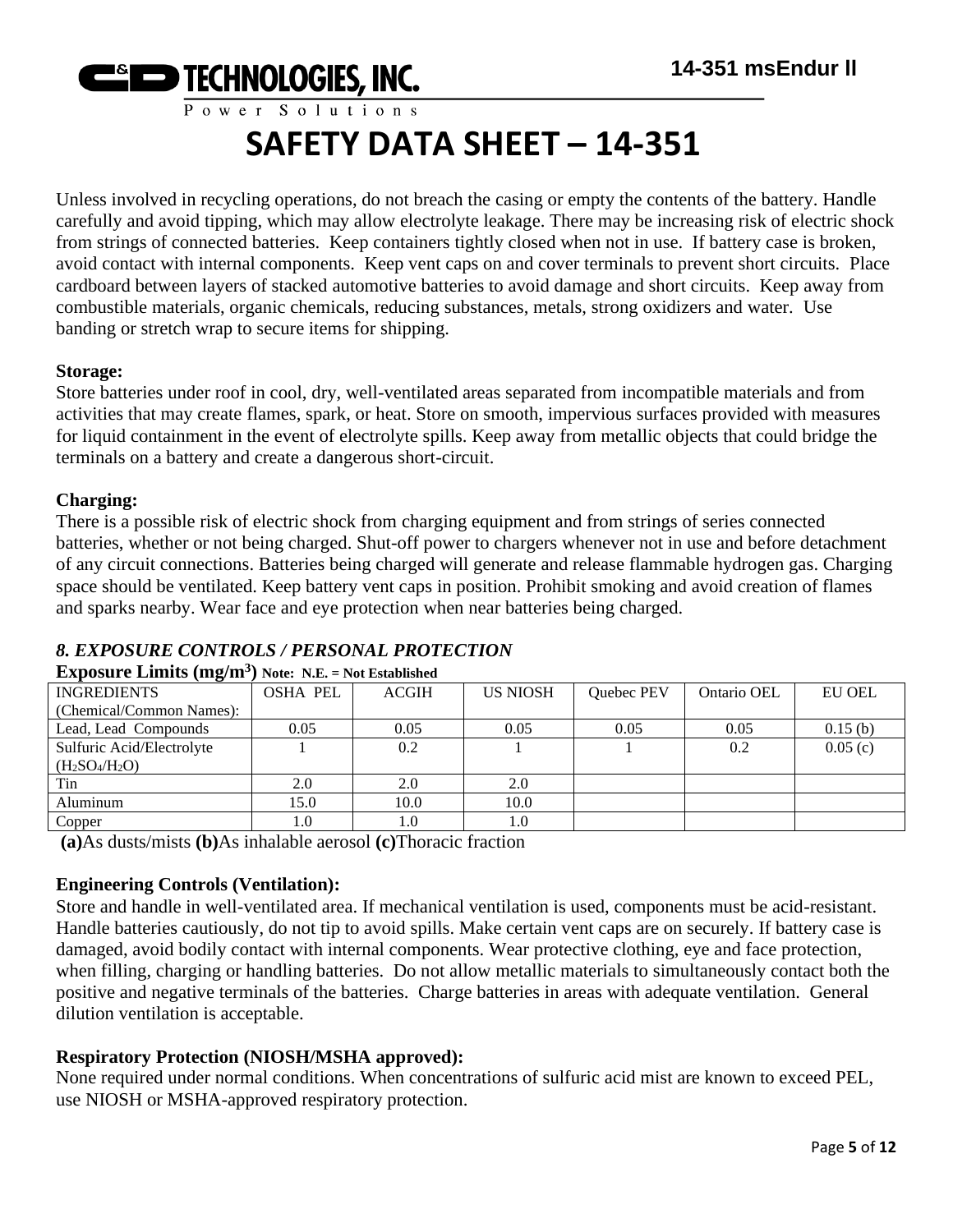

#### **Skin Protection:**

If battery case is damaged, use rubber or plastic acid-resistant gloves with elbow-length gauntlet, acid-resistant apron, clothing and boots.

#### **Eye Protection:**

If battery case is damaged, use chemical goggles or face shield.

#### **Other Protection:**

In areas where water and sulfuric acid solutions are handled in concentrations greater than 1%, emergency eyewash stations and showers should be provided, with unlimited water supply. Chemically impervious apron and face shield recommended when adding water or electrolyte to batteries. Wash Hands after handling.

### *9. PHYSICAL AND CHEMICAL PROPERTIES*

| Properties Listed Below are for Electrolyte:                                                  |               |                                              |                               |  |
|-----------------------------------------------------------------------------------------------|---------------|----------------------------------------------|-------------------------------|--|
| Boiling Point:   N/A                                                                          |               | Specific Gravity (H2O = 1):                  | $1.310 + (-0.010$             |  |
| Melting Point: $\vert N/A \vert$                                                              |               | Vapor Pressure (mm Hg):                      | N/A                           |  |
| Solubility in Water:   N/A                                                                    |               | Vapor Density (AIR = 1):                     | <b>Greater than 1</b>         |  |
| Evaporation Rate:   Less than 1                                                               |               | % Volatile by Weight:                        | N/A                           |  |
| (Butyl Acetate $= 1$ )                                                                        |               |                                              |                               |  |
| $pH$ :                                                                                        | $\sim$ 1 to 2 | Flash Point:                                 | <b>Below room temperature</b> |  |
|                                                                                               |               |                                              | (as hydrogen gas)             |  |
| LEL (Lower Explosive)                                                                         | 4%            | UEL (Upper Explosive Limit)   74% (Hydrogen) |                               |  |
| Limit)                                                                                        | (Hydrogen)    |                                              |                               |  |
| Appearance and Odor: Manufactured article; no apparent odor. Gelled electrolyte is a clear to |               |                                              |                               |  |
| cloudy liquid with a sharp, penetrating, pungent odor. Formed lead                            |               |                                              |                               |  |
| dioxide is dark brown in color with a slight acidic odor.                                     |               |                                              |                               |  |

#### *10. STABILITY AND REACTIVITY*

Stability: Stable  $X$  Unstable  $\_\_\_\$ 

This product is stable under normal conditions at ambient temperature.

**Conditions to Avoid:** Prolonged overcharge at high current; sources of ignition.

**Incompatibilities:** (materials to avoid)

Electrolyte: Contact with combustibles and organic materials may cause fire and explosion. Also reacts violently with strong reducing agents, metals, sulfur trioxide gas, strong oxidizers, and water. Contact with metals may produce toxic sulfur dioxide fumes and may release flammable hydrogen gas.

Lead compounds: Avoid contact with strong acids, bases, halides, halogenates, potassium nitrate,

permanganate, peroxides, nascent hydrogen, and reducing agents.

Arsenic compounds: strong oxidizers; bromine azide. NOTE: hydrogen gas can react with inorganic arsenic to form the highly toxic gas – arsine

#### **Hazardous Decomposition Products:**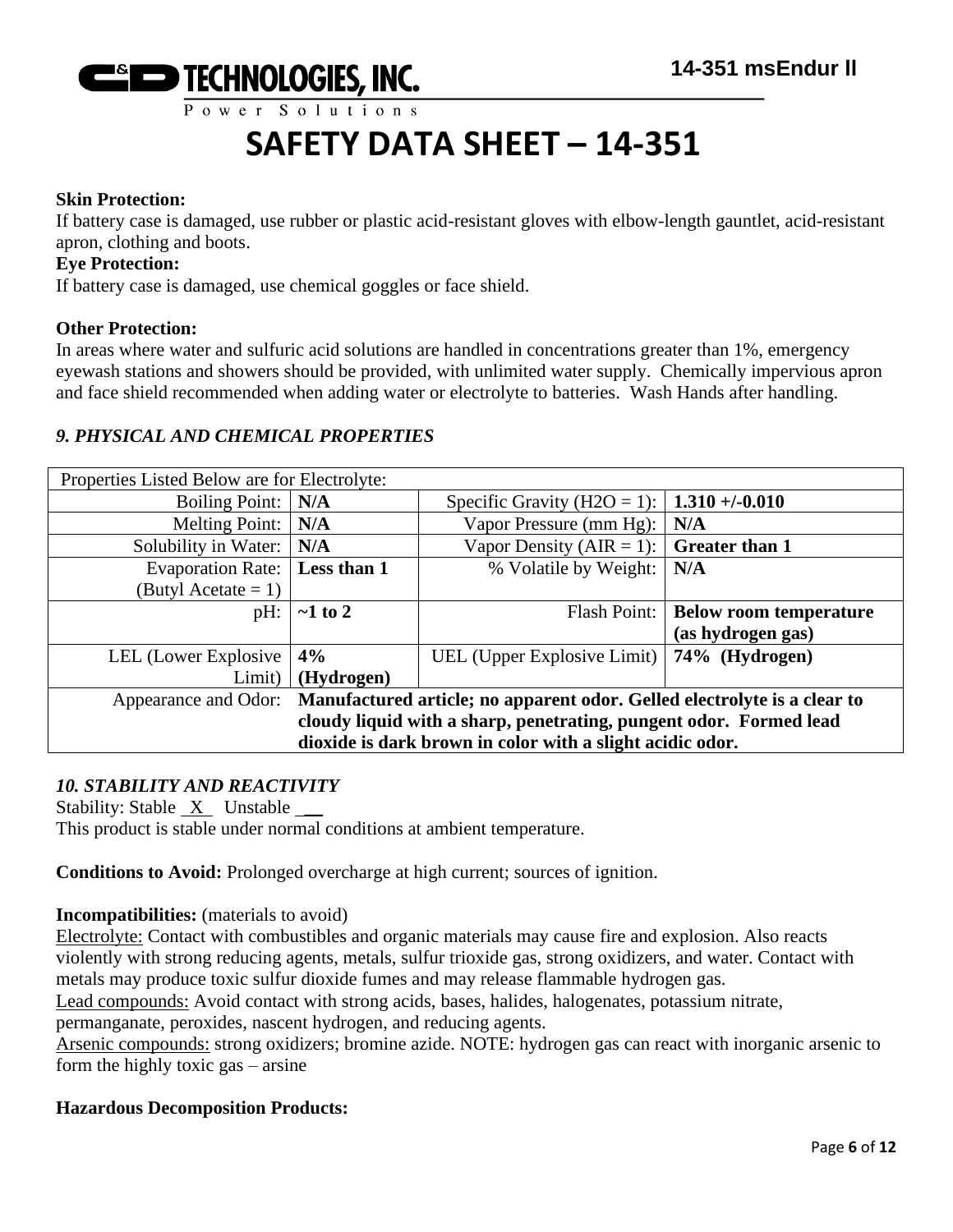

Electrolyte: Sulfur trioxide, carbon monoxide, sulfuric acid mist, sulfur dioxide, hydrogen sulfide. Lead compounds: Temperatures above the melting point are likely to produce toxic metal fume, vapor, or dust; contact with strong acid or base or presence of nascent hydrogen may generate highly toxic arsine gas.

#### **Hazardous Polymerization:**

Will not occur

### *11. TOXICOLOGICAL INFORMATION*

#### **Routes of Entry:**

Sulfuric Acid: Harmful by all routes of entry.

Lead Compounds: Hazardous exposure can occur only when product is heated, oxidized or otherwise processed or damaged to create dust, vapor or fume. The presence of nascent hydrogen may generate highly toxic arsine gas.

#### **Inhalation:**

Sulfuric Acid: Breathing of sulfuric acid vapors or mists may cause severe respiratory irritation. Lead Compounds: Inhalation of lead dust or fumes may cause irritation of upper respiratory tract and lungs.

#### **Ingestion:**

Sulfuric Acid: May cause severe irritation of mouth, throat, esophagus and stomach. Lead Compounds: Acute ingestion may cause abdominal pain, nausea, vomiting, diarrhea and severe cramping. This may lead rapidly to systemic toxicity and must be treated by a physician.

#### **Skin Contact:**

Sulfuric Acid: Severe irritation, burns and ulceration. Lead Compounds: Not absorbed through the skin. Arsenic compounds: Contact may cause dermatitis and skin hyperpigmentation

#### **Eye Contact:**

Sulfuric Acid: Severe irritation, burns, cornea damage, and blindness. Lead Compounds: May cause eye irritation.

#### **Effects of Overexposure - Acute:**

Sulfuric Acid: Severe skin irritation, damage to cornea, upper respiratory irritation. Lead Compounds: Symptoms of toxicity include headache, fatigue, abdominal pain, loss of appetite, muscular aches and weakness, sleep disturbances and irritability.

#### **Effects of Overexposure - Chronic:**

Sulfuric Acid: Possible erosion of tooth enamel, inflammation of nose, throat & bronchial tubes. Lead Compounds: Anemia; neuropathy, particularly of the motor nerves, with wrist drop; kidney damage; reproductive changes in males and females. Repeated exposure to lead and lead compounds in the workplace may result in nervous system toxicity. Some toxicologists report abnormal conduction velocities in persons with blood lead levels of 50 μg/100 ml or higher. Heavy lead exposure may result in central nervous system damage, encephalopathy and damage to the blood-forming (hematopoietic) tissues.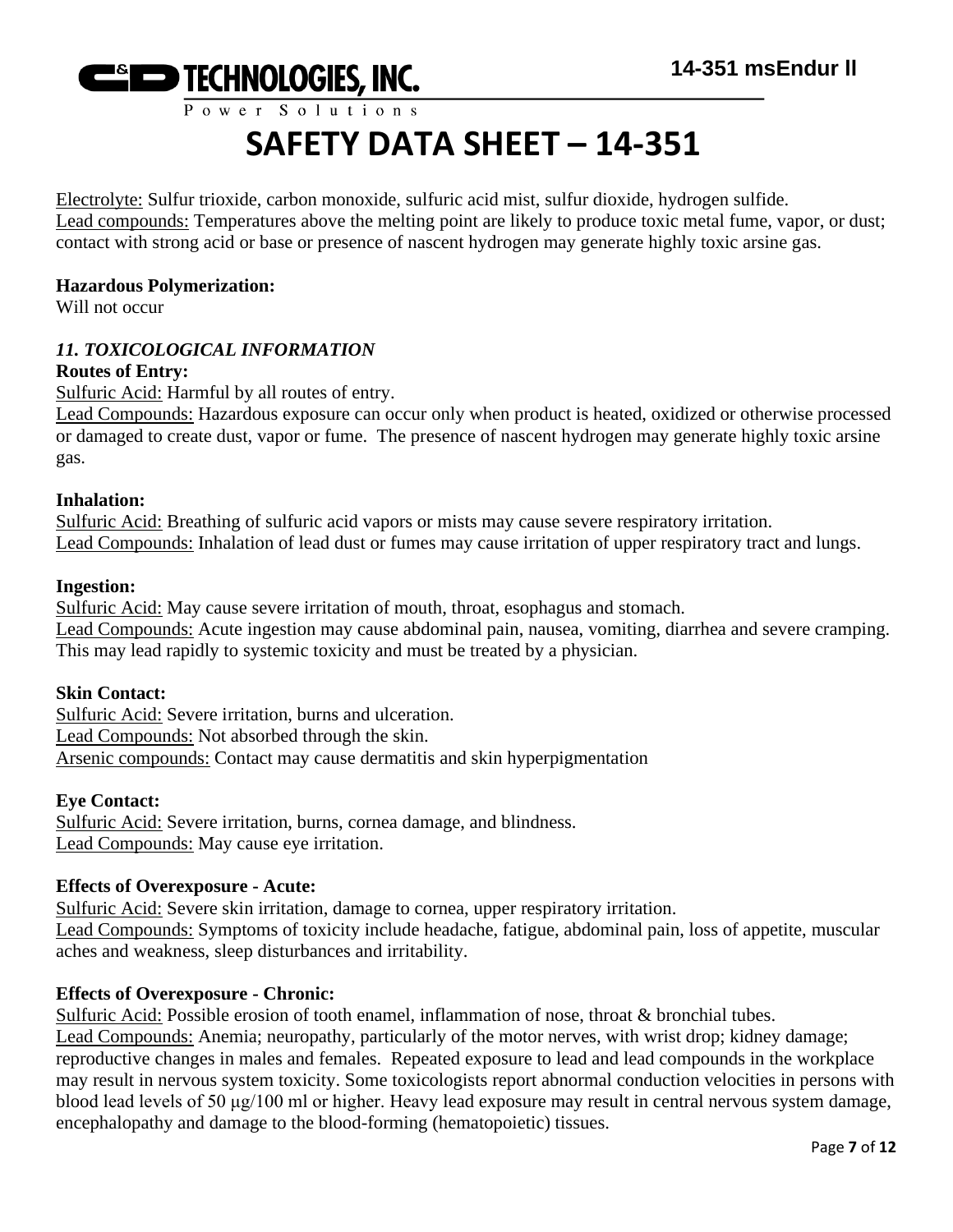

#### **Carcinogenicity:**

Sulfuric Acid: The International Agency for Research on Cancer (IARC) has classified "strong inorganic acid mist containing sulfuric acid" as a Category I carcinogen, a substance that is carcinogenic to humans. This classification does not apply to liquid forms of sulfuric acid or sulfuric acid solutions contained within a battery. Inorganic acid mist (sulfuric acid mist) is not generated under normal use of this product. Misuse of the product, such as overcharging, may result in the generation of sulfuric acid mist.

Lead Compounds: Lead is listed as a 2B carcinogen, likely in animals at extreme doses. Proof of carcinogenicity in humans is lacking at present.

Arsenic: Listed by National Toxicology Program (NTP), International Agency for Research on Cancer (IARC), OSHA and NIOSH as a carcinogen only after prolonged exposure at high levels.

#### **Medical Conditions Generally Aggravated by Exposure:**

Overexposure to sulfuric acid mist may cause lung damage and aggravate pulmonary conditions. Contact of sulfuric acid with skin may aggravate diseases such as eczema and contact dermatitis. Lead and its compounds can aggravate some forms of kidney, liver and neurologic diseases.

#### **Acute Toxicity:**

Inhalation LD50: Electrolyte: LC50 rat: 375 mg/m3; LC50: guinea pig: 510 mg/m3 Elemental Lead: Acute Toxicity Point Estimate  $= 4500$  ppmV (based on lead bullion)

Oral LD50: Electrolyte: rat: 2140 mg/kg Elemental lead: Acute Toxicity Estimate (ATE) = 500 mg/kg body weight (based on lead bullion)

#### **Additional Health Data:**

All heavy metals, including the hazardous ingredients in this product, are taken into the body primarily by inhalation and ingestion. Most inhalation problems can be avoided by adequate precautions such as ventilation and respiratory protection covered in Section 8. Follow good personal hygiene to avoid inhalation and ingestion: wash hands, face, neck and arms thoroughly before eating, smoking or leaving the work site. Keep contaminated clothing out of non-contaminated areas, or wear cover clothing when in such areas. Restrict the use and presence of food, tobacco and cosmetics to non-contaminated areas. Work clothes and work equipment used in contaminated areas must remain in designated areas and never taken home or laundered with personal non-contaminated clothing. This product is intended for industrial use only and should be isolated from children and their environment.

The 19<sup>th</sup> Amendment to EC Directive 67/548/EEC classified lead compounds, but not lead in metal form, as possibly toxic to reproduction. Risk phrase 61: May cause harm to the unborn child, applies to lead compounds, especially soluble forms.

#### *12. ECOLOGICAL INFORMATION*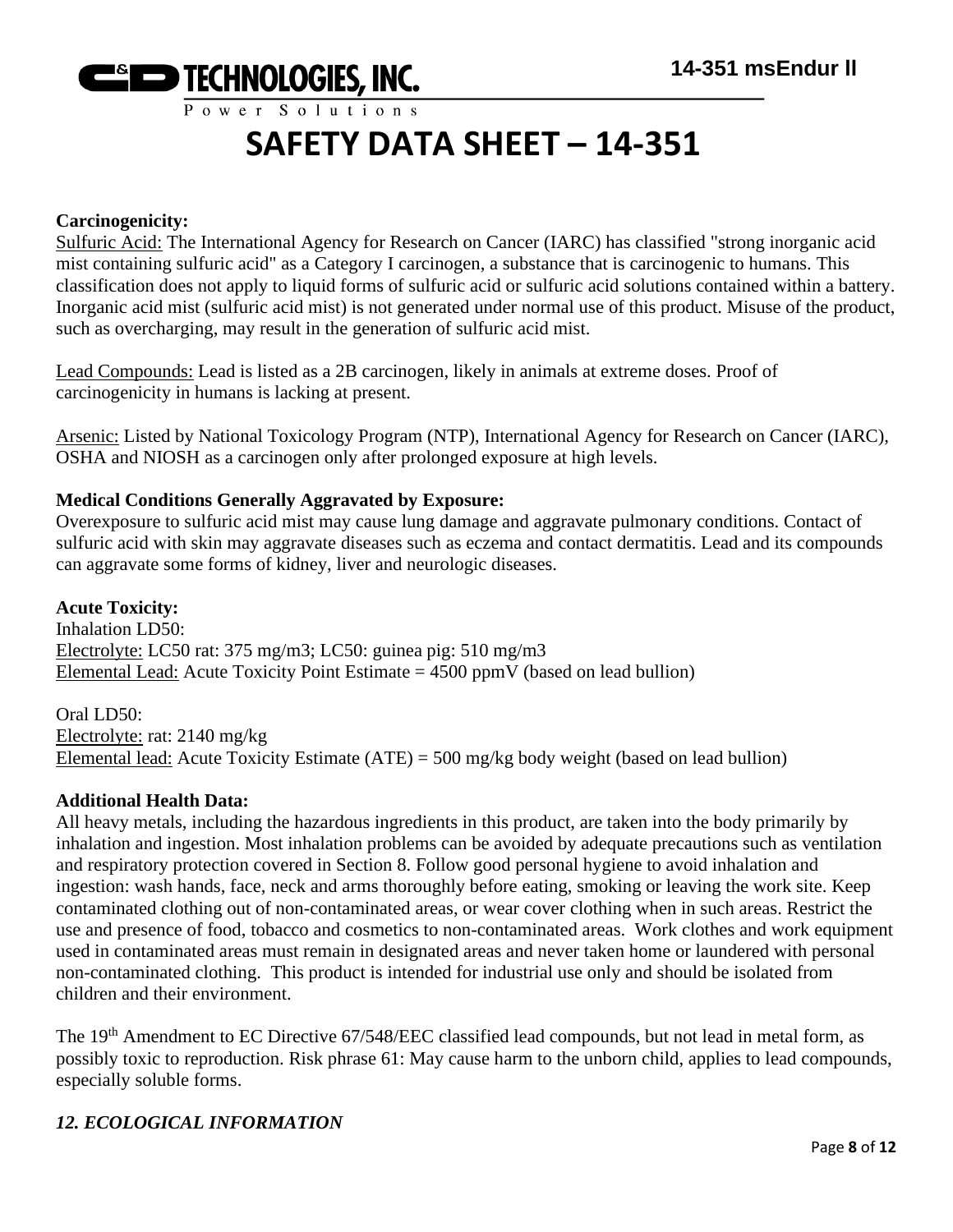

**Environmental Fate:** lead is very persistent in soil and sediments. No data on environmental degradation. Mobility of metallic lead between ecological compartments is slow. Bioaccumulation of lead occurs in aquatic and terrestrial animals and plants but little bioaccumulation occurs through the food chain. Most studies include lead compounds and not elemental lead.

### **Environmental Toxicity:** Aquatic Toxicity:

Sulfuric acid: 24-hr LC50, freshwater fish (Brachydanio rerio): 82 mg/L 96 hr- LOEC, freshwater fish (Cyprinus carpio): 22 mg/L Lead: 48 hr LC50 (modeled for aquatic invertebrates): <1 mg/L, based on lead bullion

#### **Additional Information**

- · No known effects on stratospheric ozone depletion.
- · Volatile organic compounds: 0% (by Volume)
- · Water Endangering Class (WGK): NA

### *13. DISPOSAL CONSIDERATIONS (UNITED STATES)*

Spent batteries: Send to secondary lead smelter for recycling. Spent lead-acid batteries are not regulated as hazardous waste when the requirements of 40 CFR Section 266.80 are met. Spilled sulfuric acid is a characteristic hazardous waste; EPA hazardous waste number D002 (corrosivity) and D008 (lead).

Electrolyte: Place neutralized slurry into sealed acid resistant containers and dispose of as hazardous waste, as applicable. Large water diluted spills, after neutralization and testing, should be managed in accordance with approved local, state, and federal requirements. Consult state environmental agency and/or federal EPA.

Following local, State/Provincial, and Federal/National regulations applicable to end-of-life characteristics will be the responsibility of the end-user.

### *14. TRANSPORT INFORMATION*

#### **United States:**

Wet, non-spillable batteries do not need to be shipped and transported as fully-regulated Class 8 Corrosive hazardous materials / dangerous goods when tested, packaged and marked in accordance with the following regulations:

#### **U.S. Hazardous Materials Regulations:** 49 CFR 173.159(f) and 49 CFR 173.159a

- The batteries are excepted from regulation if they have been tested in accordance with the vibration and pressure differential tests found in 49 CFR 173.159(f) and "rupture test" found at 49 CFR 173.159a;
- When offered for transport, the batteries must be protected against short circuits and securely packaged in accordance with 49 CFR 173.159a; and
- The batteries and outer packaging must be marked NON-SPILLABLE BATTERY or NON-SPILLABLE as required by 49 CFR 173.159a

**IATA Dangerous Goods Regulations:** Packing Instruction 872 and Special Provision A67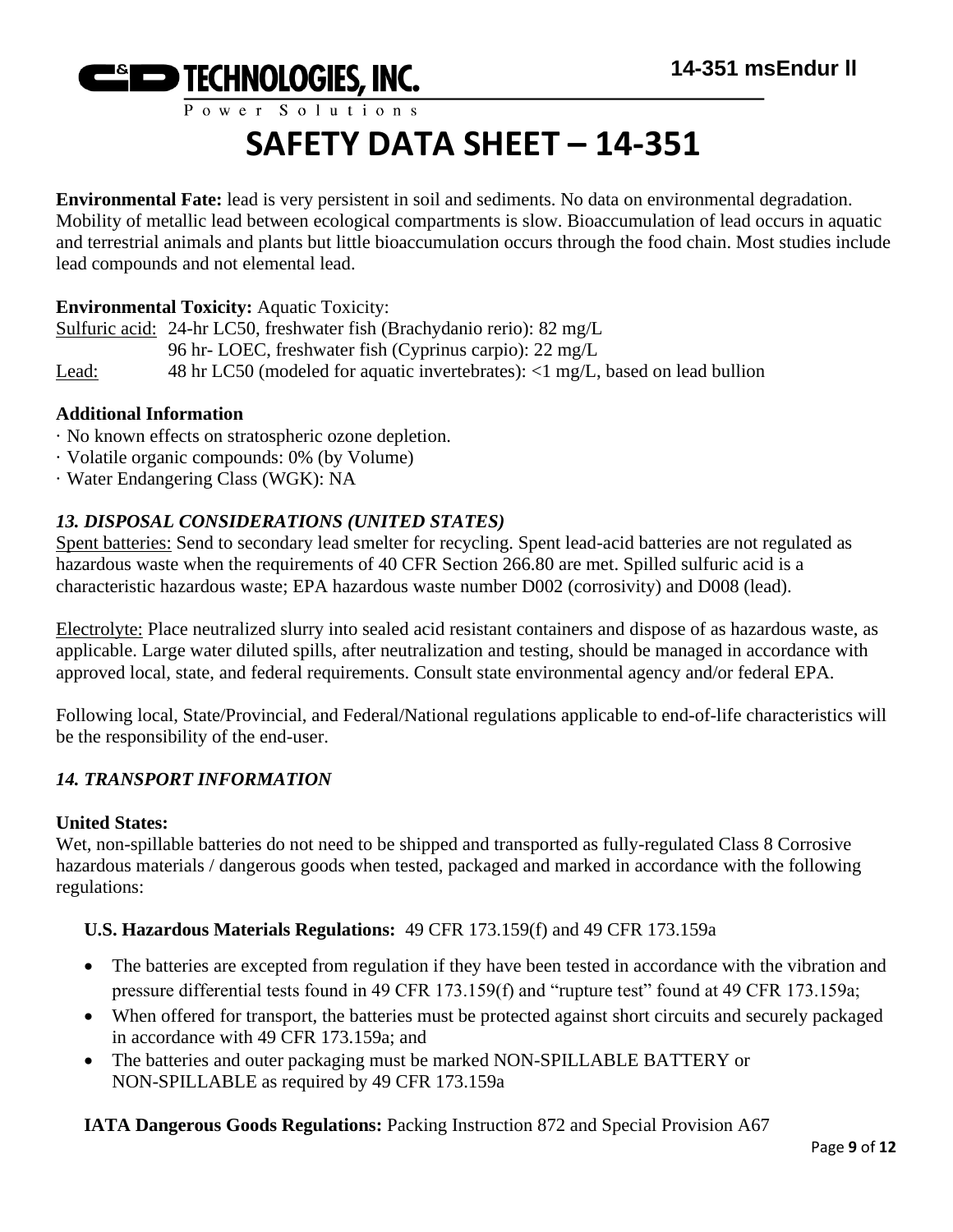Power Solutions

# **SAFETY DATA SHEET – 14-351**

- The batteries are excepted from regulation if they have been tested in accordance with the vibration and pressure differential tests found in Packing Instruction 872 and "rupture test" found in Special Provision A67 of the International Air Transport Association (IATA) Dangerous Goods Regulations
- When offered for transport, the batteries must be protected against short circuits and securely packaged in accordance with Special Provision A67.
- The words "Not Restricted" and "Special Provision A67" must be included in the description of the substance on the Air Waybill when an Air Waybill is issued.

**IMDG Code:** Special Provision 238.1 and 238.2

- The batteries are excepted from regulation if they have been tested in accordance with the vibration and pressure differential tests and "rupture test" found in Special Provision 238.1 and 238.2.
- When offered for transport, the batteries must be protected against short circuits and securely packaged in accordance with Special Provision 238.1 and 238.2.

If the regulations listed above are not met, then Batteries, wet, nonspillable (UN2800) are regulated as Class 8 Corrosive hazardous materials / dangerous goods by the U.S. Department of Transportation (DOT) and international dangerous goods regulatory authorities pursuant to the IATA Dangerous Goods Regulations and IMDG Code.

If any of these requirements are not met, the batteries must be shipped as hazardous materials:

| <b>Proper Shipping Name:</b> | Batteries, Wet, Filled with Acid |
|------------------------------|----------------------------------|
| <b>Hazard Class:</b>         |                                  |
| <b>ID</b> Number:            | UN2794                           |
| <b>Packing Group:</b>        | ш                                |
| Labels:                      | Corrosive                        |

# *15. REGULATORY INFORMATION*

# **UNITED STATES:**

### **EPCRA Sections 302, 304, 311 & 312**

Lead-acid batteries do **NOT** meet the OSHA definition of an "article" (US EPA, Oct. 1998). The lead and acid that compose these batteries must be included when determining the various thresholds for these EPCRA section regulations. The acid in lead-acid batteries is **Sulfuric Acid**, which is an Extremely Hazardous Substance (EHS). The following table outlines the applicable EPCRA Sections and their respective thresholds for **Sulfuric Acid**:

| <b>EPCRA Sections – Sulfuric Acid</b> | <b>Thresholds</b>    |
|---------------------------------------|----------------------|
| 302 - Emergency Planning Notification | $TPQ \ge 1,000$ lbs. |
| 304 - Emergency Release Notification  | $RQ \ge 1,000$ lbs.  |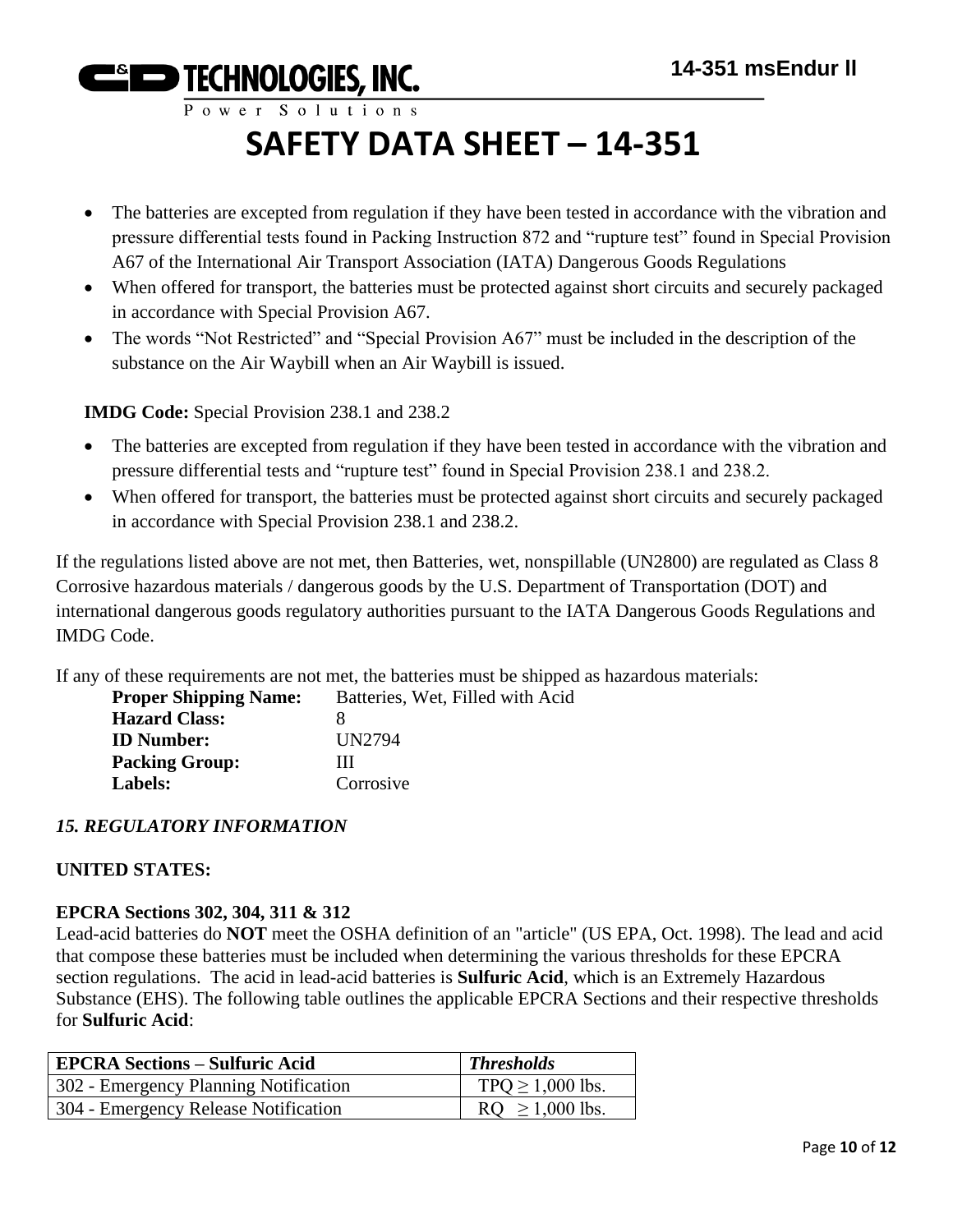

Power Solutions

# **SAFETY DATA SHEET – 14-351**

| 311 - MSDS Reporting                              | *TPQ $\geq$ 500 lbs. |  |
|---------------------------------------------------|----------------------|--|
| 312 - Chemical Inventory Reporting (i.e. Tier II) | *TPQ $\geq$ 500 lbs. |  |

**\*The reporting threshold for Sulfuric Acid is ≥ the designated TPQ or 500 lbs, whichever is less.**

The lead used in lead-acid batteries does not qualify for any OSHA or EPCRA exemptions. Lead is not an EHS, and the following table outlines the applicable EPCRA Sections and their respective thresholds for **lead**:

| <b>EPCRA Sections - Lead</b>                      | <b>Thresholds</b>  |
|---------------------------------------------------|--------------------|
| 311 - MSDS Reporting                              | $\geq$ 10,000 lbs. |
| 312 - Chemical Inventory Reporting (i.e. Tier II) | $\geq$ 10,000 lbs. |

#### **EPCRA Section 313**

The reporting of lead and sulfuric acid (and their releases) in lead-acid batteries used in cars, trucks, most cranes, forklifts, locomotive engines, and aircraft for the purposes of EPCRA Section 313 is not required. Leadacid batteries used for these purposes are exempt for Section 313 reporting per the "Motor Vehicle Exemption." See page B-22 of the *U.S. EPA Guidance Document for Lead and Lead Compound Reporting under EPCRA Section 313* for additional information of this exemption.

### **TSCA:**

TSCA Section 8b – Inventory Status: All chemicals comprising this product are either exempt or listed on the TSCA Inventory.

TSCA Section 12b (40 CFR Part 707.60(b)) No notice of export will be required for articles, except PCB articles, unless the Agency so requires in the context of individual section 5, 6, or 7 actions.

TSCA Section 13 (40 CFR Part 707.20): No import certification required (EPA 305-B-99-001, June 1999, Introduction to the Chemical Import Requirements of the Toxic Substances Control Act, Section IV.A)

**RCRA:** Spent Lead Acid Batteries are subject to streamlined handling requirements when managed in compliance with 40 CFR section 266.80 or 40 CFR part 273. Waste sulfuric acid is a characteristic hazardous waste; EPA hazardous waste number D002 (corrosivity) and D008 (lead).

#### **STATE REGULATIONS (US):**

#### \***Proposition 65 Warning**

**Battery posts, terminals and related accessories contain lead and lead compounds, chemicals known to the state of California to cause cancer and reproductive harm. Wash hands after handling.**

\*Battery companies not party to the 1999 consent judgment with Mateel Environmental Justice Foundation should include a Proposition 65 Warning that complies with the current version of Proposition 65.

#### **INTERNATIONAL REGULATIONS:**

Distribution into Quebec to follow Canadian Controlled Product Regulations (CPR) 24(1) and 24(2).